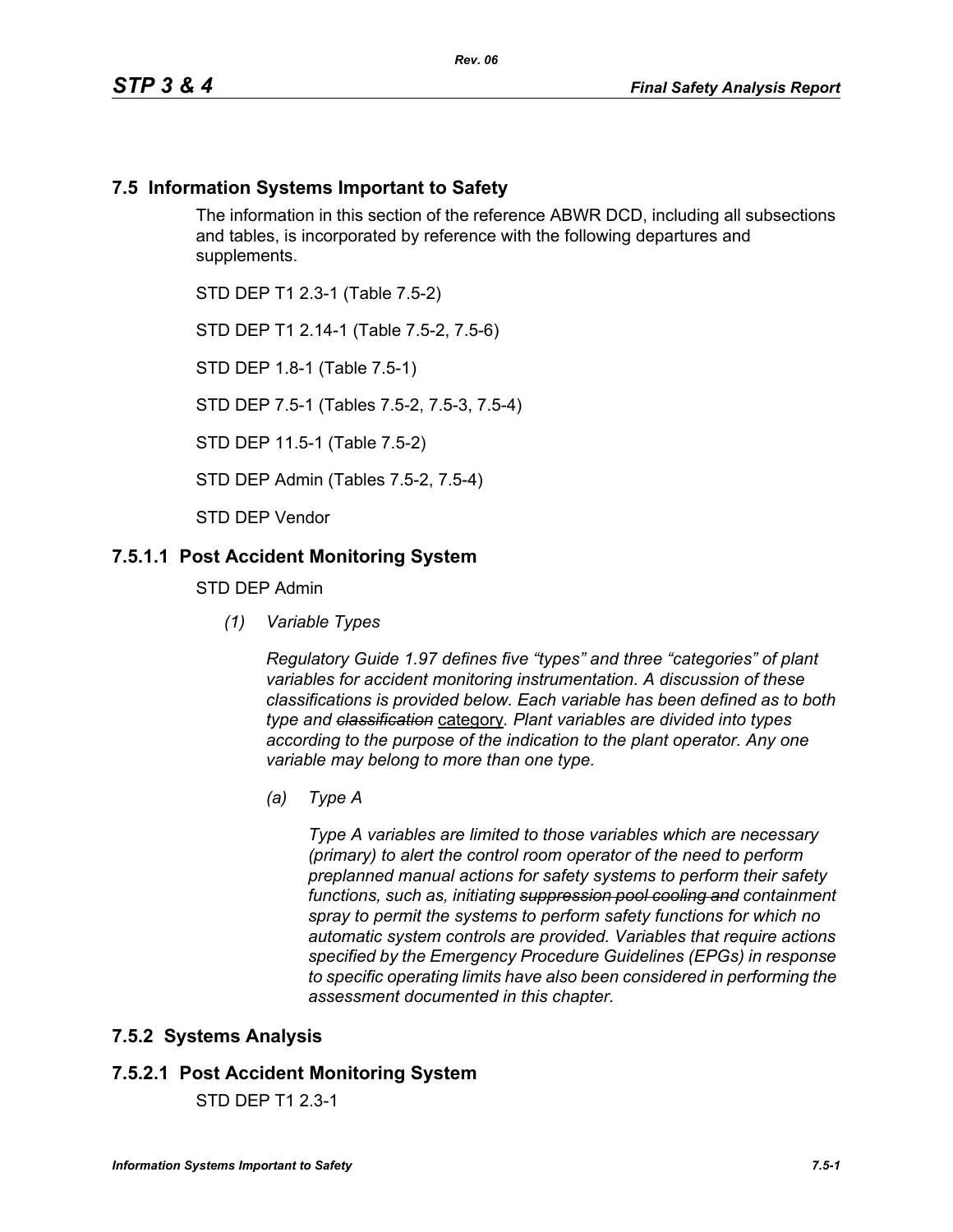STD DEP T1 2.14-1

STD DEP 7.5-1

STD DEP Admin

STD DEP Vendor

- *(1)* Type A Variables
	- *(a) Type A Variable Evaluation and Analysis*

*Chapter 15 contains discussions of numerous events, not all of which are design basis accidents. Appendix 15A is a plant Nuclear Safety Operational Analysis (NSOA) which addresses these events in the following categories:*

- *(i) Normal operations*
- *(ii) Anticipated Operational Transients (Table 5.7-4* 7.5-4*)*
- *(iii) Abnormal Operational Transients Table 5.7-5* 7.5-5*)*
- *(iv) Design Basis Accidents (Table 5.7-6* 7.5-6*)*

*(v) Special Events (Table 5.7-7* 7.5-7*)*

The offsite release rate  $(R_E)$  was also not included with the Type A *Variable List because the emergency action (emergency depressurization) specified in the radioactivity release control guidelines would, in all events, have been previously initiated in response to other variables (e.g., RPV Water Level). This conclusion is reached because the source terms required to reach release rates associated with a general emergency (the point at which the emergency action is required by the EPG) can only occur following a release of a substantial proportion of the fuel noble gas inventory. Prevention of such a release is a primary goal of the RPV control guideline. Also, the other operator action (isolate lines discharging outside the primary and secondary containment) are intended to be taken at levels low enough as to not pose a significant risk for the general public. The primary lines which communicate with the RPV are automatically isolated on high steamline radiation which satisfies the intent of the EPG action for these lines. Other lines which pass outside of the primary and secondary containment but which do not communicate directly with the RPV also receive automatic isolation signals. Thus, response to the radioactivity release control guideline is considered to be a contingency action and is not required to be Type A.*

- *(2) General Variable Assessments*
	- *(a) Drywell Pressure*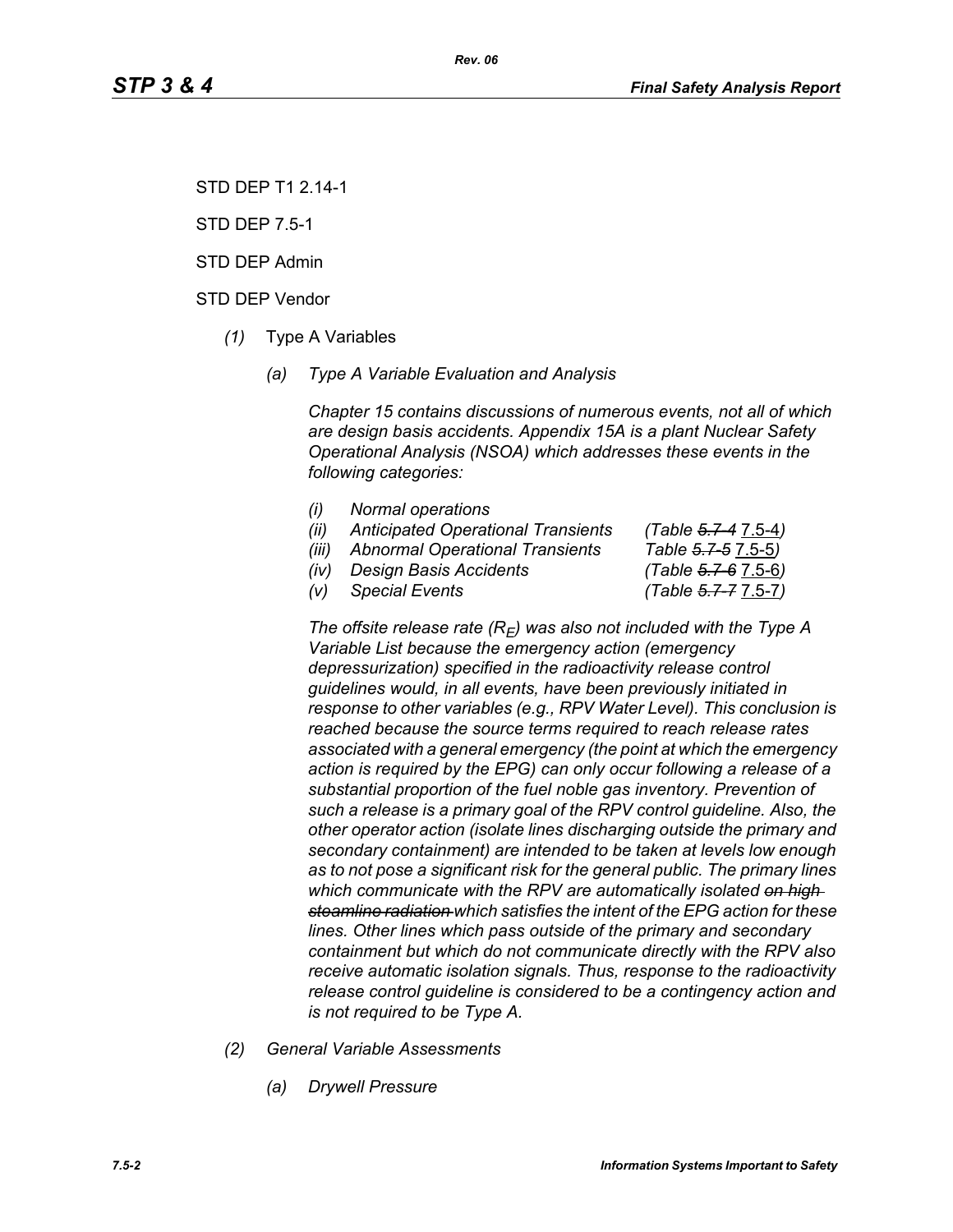*Requirements for monitoring of drywell pressure are specified for both narrow range (from about -34.32 kPaG to + 34.32 kPaG) and wide range (from 0 to 110% of design pressure). The narrow range monitoring requirement is satisfied in the existing safety-related design by the four divisions of drywell pressure instruments which provide inputs to the initiation of the reactor protection (trip) system (RPS) and the emergency core cooling systems (ECCS). The requirement for unambiguous wide range drywell pressure monitoring are satisfied with two channels of drywell pressure instrumentation integrated with two channels of wetwell pressure instrumentation. Given the existence of (1) the normal pressure suppression vent path between the drywell and wetwell and (2) the wetwell to drywell vacuum breakers, the long-term pressure within the drywell and wetwell will be approximately the same. Therefore, if the two wide range drywell pressure indications disagreed, the operator could refer to the wetwell containment pressure indications to determine which of the two drywell pressure indications is correct. In order to provide full range pressure comparisons between the drywell wide range and wetwell pressure instruments, the drywell pressure instrument range is 689.4 kPa. This value exceeds the required value of 110% of design pressure.* Drywell pressure is a Type A variable because it is used to initiate drywell spray to maintain the Reinforced Concrete Containment Vessel (RCCV) below temperature limits in LOCA.

*(d) BWR Core Temperature*

*Regulatory Guide 1.97 requires BWR core temperature (thermocouples) as a diverse indication of adequate core cooling. General Electric and the*The *BWR Owners' Group have*has *taken exception to this requirement for diverse indication based upon studies regarding the relationship between reactor water level and adequate core cooling. It is General Electric's view that no*No *instrumentation other than RPV water level indication is required to assure indication of adequate core cooling.*

*(e) Drywell Sump Level*

*An exception is made to Regulatory Guide 1.97 as written for the design category for the equipment drain sump level. Rather than Category 1, General Electric considers the Category 3 design requirements to be*are *more appropriate for the following reason: Indication of drywell floor drain sump level provides monitoring of leakage to the drywell and will be an early indication of a very small reactor coolant system leak/break for those events for which the drywell cooling system remains operable. However, it is primarily a backup variable to other indications of reactor coolant system leaks/breaks such as drywell pressure or drywell radiation level. In addition, containment water level is provided as a Type D, Category 2 variable. A lower design*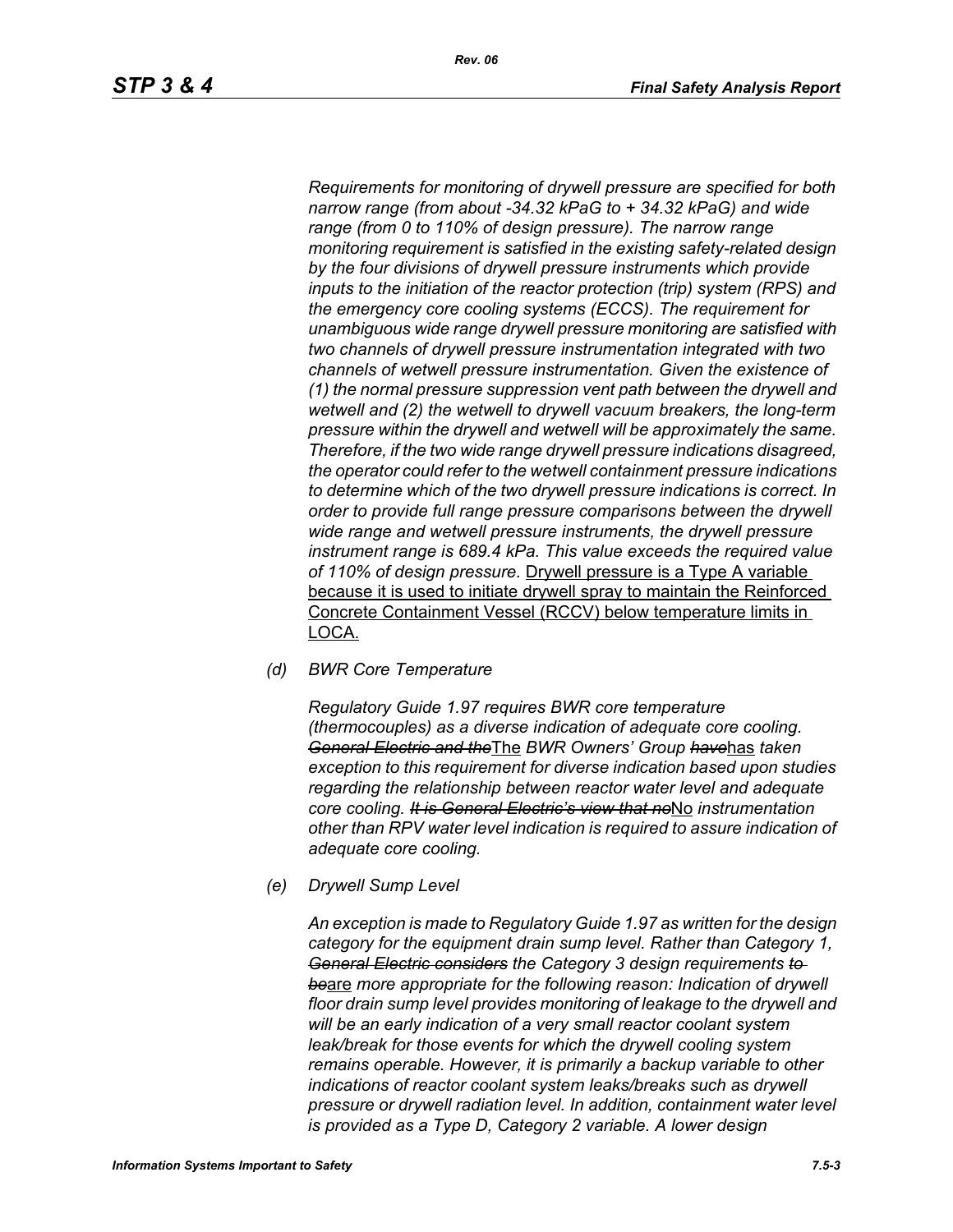*classification for drywell sump level is therefore appropriate and triplicated instrument channels are not necessary.*

*(h)* Coolant Radiation

*The indicator of coolant radiation leakage will be provided by theProcess Radiation Monitoring System (PRMS) Main Steamline (MSL) radiation monitor subsystem. This subsystem consists of four physically and electrically separated and redundant divisions. Each division has a single channel consisting of a local radiation detection assembly, control room readout and trip actuators (Figure 7.6-5, sh 1). Each channel is located such that it can monitor each mainsteam line. These four divisions of PRMS radiation instrumentation satisfy the Regulatory Guide requirement for unambiguous indication.*

A continuous post-accident monitor for this parameter is not necessary and is not included in the design. This is consistent with BTP HICB-10, Table 1.

*(i) Suppression Pool Water Temperature*

*The ABWR Suppression Pool Temperature Monitoring (SPTM) System design requirements satisfy the Regulatory Guide 1.97 requirements regarding redundancy. The SPTM System is composed of four separate and independent instrument divisions. Each division has associated with it multiple thermocouples which are spatially distributed around the suppression pool. With this configuration, the bulk average suppression pool temperature can be determined even in the event of the loss of an entire division of instrumentation, since thermocouple sensors of each division will be located in close proximity to facilitate direct comparison. Although the ABWR design initiates reactor scram and suppression pool cooling automatically on high pool temperature, suppression pool water temperature variable is considered a Type A variable since no credit is taken for automatic initiation in the safety analysis* the operator uses it for manual RPV depressurization*.*

*(k) Drywell/Wetwell Hydrogen/Oxygen Concentration*

*The Containment Atmospheric Monitoring System (CAMS) consists of two independent and redundant* nonsafety-related *drywell/containment*wetwell *oxygen and hydrogen concentration monitoring channels. Emergency response actions regarding these variables are consistently directed toward minimizing the magnitude of these parameters (i.e., there are no safety actions which must be taken to increase the hydrogen/oxygen levels if they are low).* Minimizing drywell/wetwell oxygen and hydrogen concentrations is accomplished by manual operator actions using containment venting and purging or using containment spray. *Consequently, the two channel CAMS design provides adequate PAM indication, since, in the event that the two*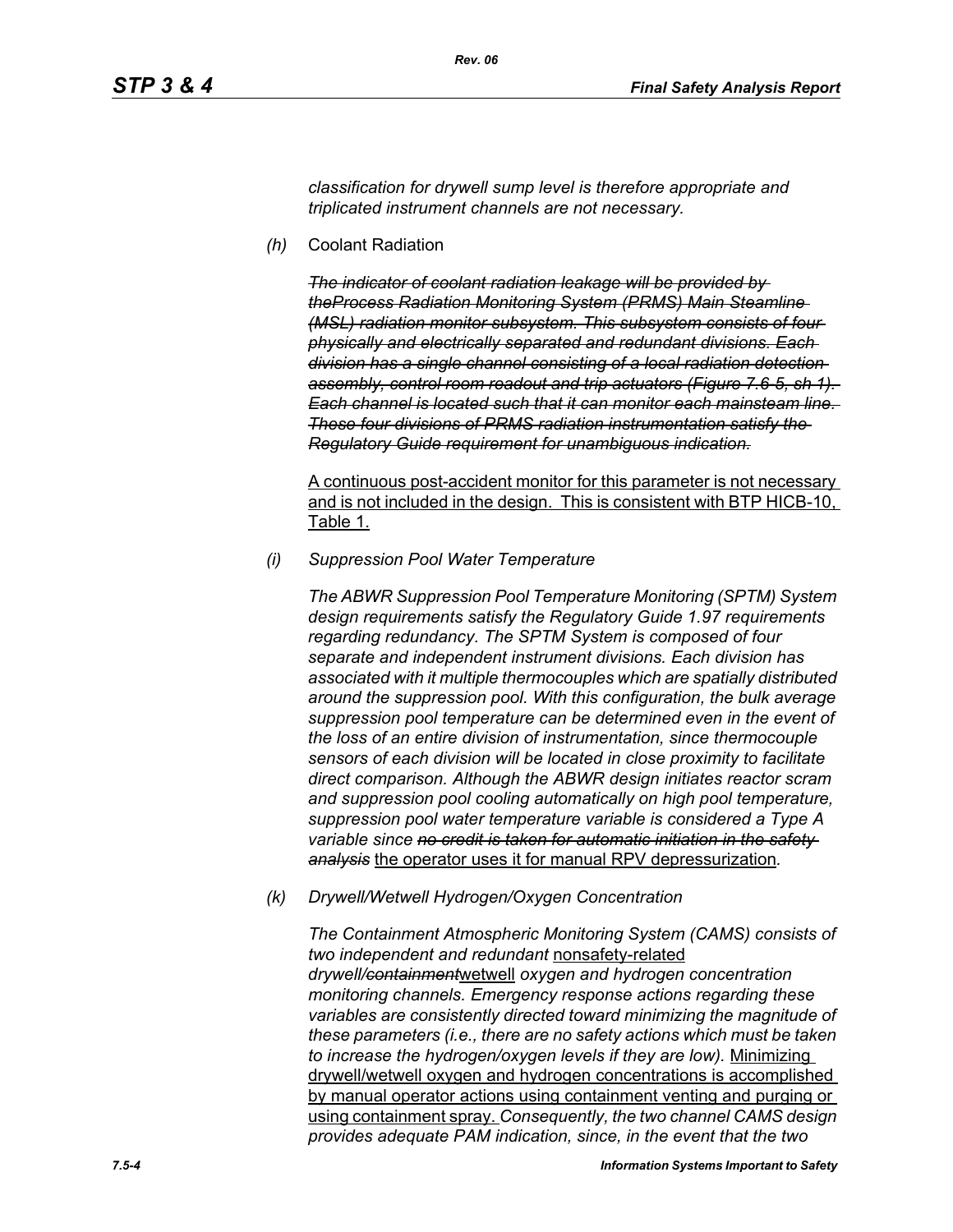*channels of information disagree, the operator can determine a correct and safe action based upon the higher of the two (in-range) indications.*

(q) Drywell Spray Flow and Wetwell Spray Flow

*Rev. 06*

The ABWR design does not provide direct Drywell Spray Flow indication. Regulatory Guide 1.97 suggests this as a Type D Variable for the purpose of monitoring drywell spray operation. As allowed by BTP HICB-10, RHR flow, drywell temperature and drywell pressure indications are provided as acceptable alternatives. RHR provides water to the drywell spray headers. Following a postulated accident, presence of drywell spray flow results in drywell pressure and temperature reduction. The operator confirms drywell spray operation by observing that there is RHR flow present and that the drywell pressure and temperature is within expected limits. Operator use of these variables allows accurate and reliable measurement of the effectiveness of the drywell spray in a timely manner. In addition, the position of the spray throttling valves can be monitored and the sprays adequately controlled from the control room using these alternative variables.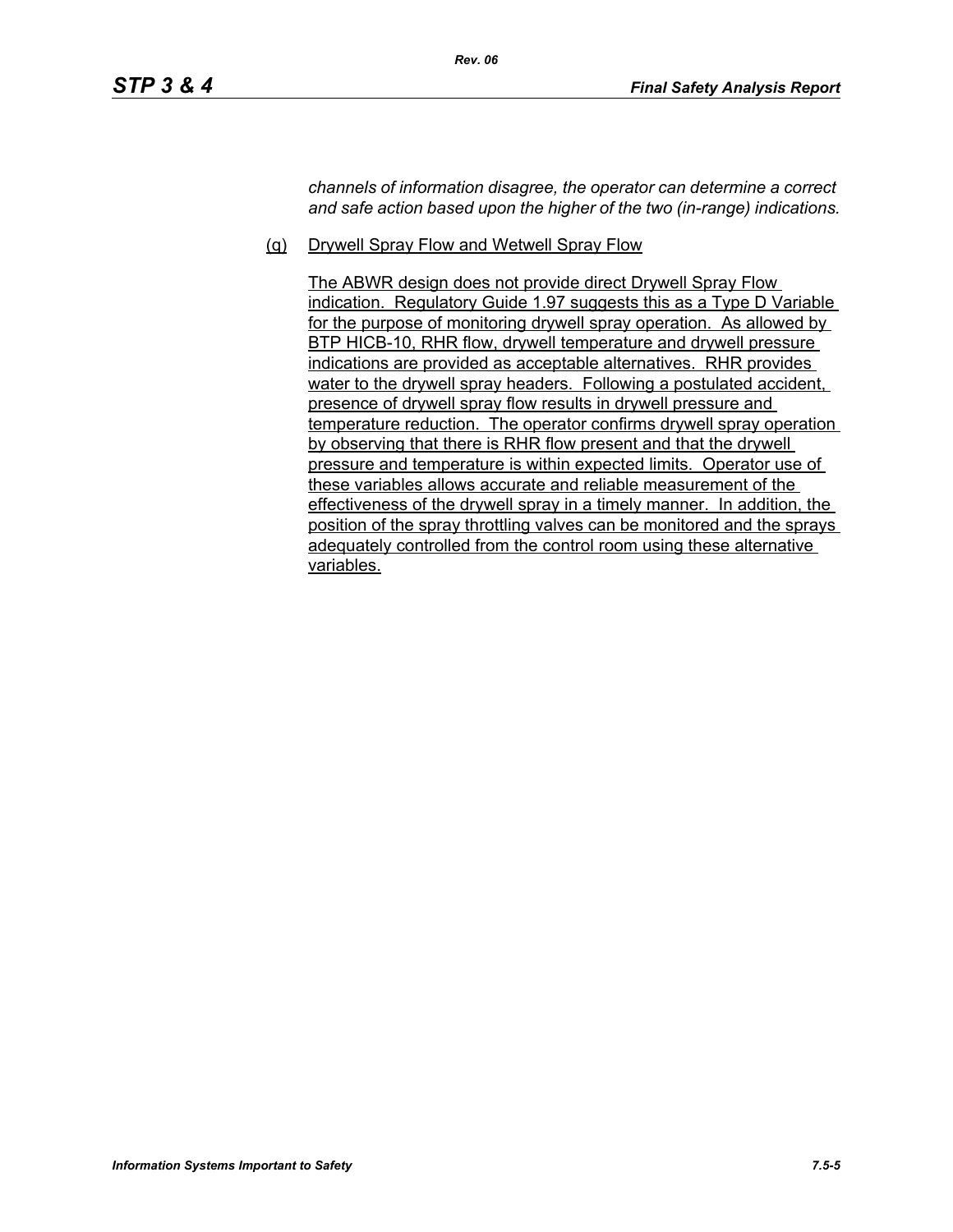| $\frac{1}{2}$ avic $\frac{1}{2}$ . Design and Quannonon Unicha for modular differentiation                                                                                                                                                                                                                                                                                                                            |                                                                                                                                                                                                                                       |            |  |  |
|-----------------------------------------------------------------------------------------------------------------------------------------------------------------------------------------------------------------------------------------------------------------------------------------------------------------------------------------------------------------------------------------------------------------------|---------------------------------------------------------------------------------------------------------------------------------------------------------------------------------------------------------------------------------------|------------|--|--|
| <b>Category 1</b>                                                                                                                                                                                                                                                                                                                                                                                                     | Category 2                                                                                                                                                                                                                            | Category 3 |  |  |
| 4. Channel Availability                                                                                                                                                                                                                                                                                                                                                                                               |                                                                                                                                                                                                                                       |            |  |  |
| The instrumentation channel is available prior to<br>an accident except as <i>provided in Paragraph</i><br>4.11, "Exception," as defined in IEEE-279, 1971,<br><i>"Criteria for Protection</i> noted in the Exception<br>to Paragraph 6.7, "Maintenance Bypass," in<br>IEEE-603, "Standard Criteria for Safety<br>Systems for Nuclear Power Generating Stations,"<br>or as specified in the technical specifications. | The out-of-service interval No specific provision<br>is based on normal<br>technical specification<br>requirements on out-of-<br>service for the system it<br>serves where applicable<br>or where specified by<br>other requirements. |            |  |  |

# **Table 7.5-1 Design and Qualifiction Criteria for Instrumentation**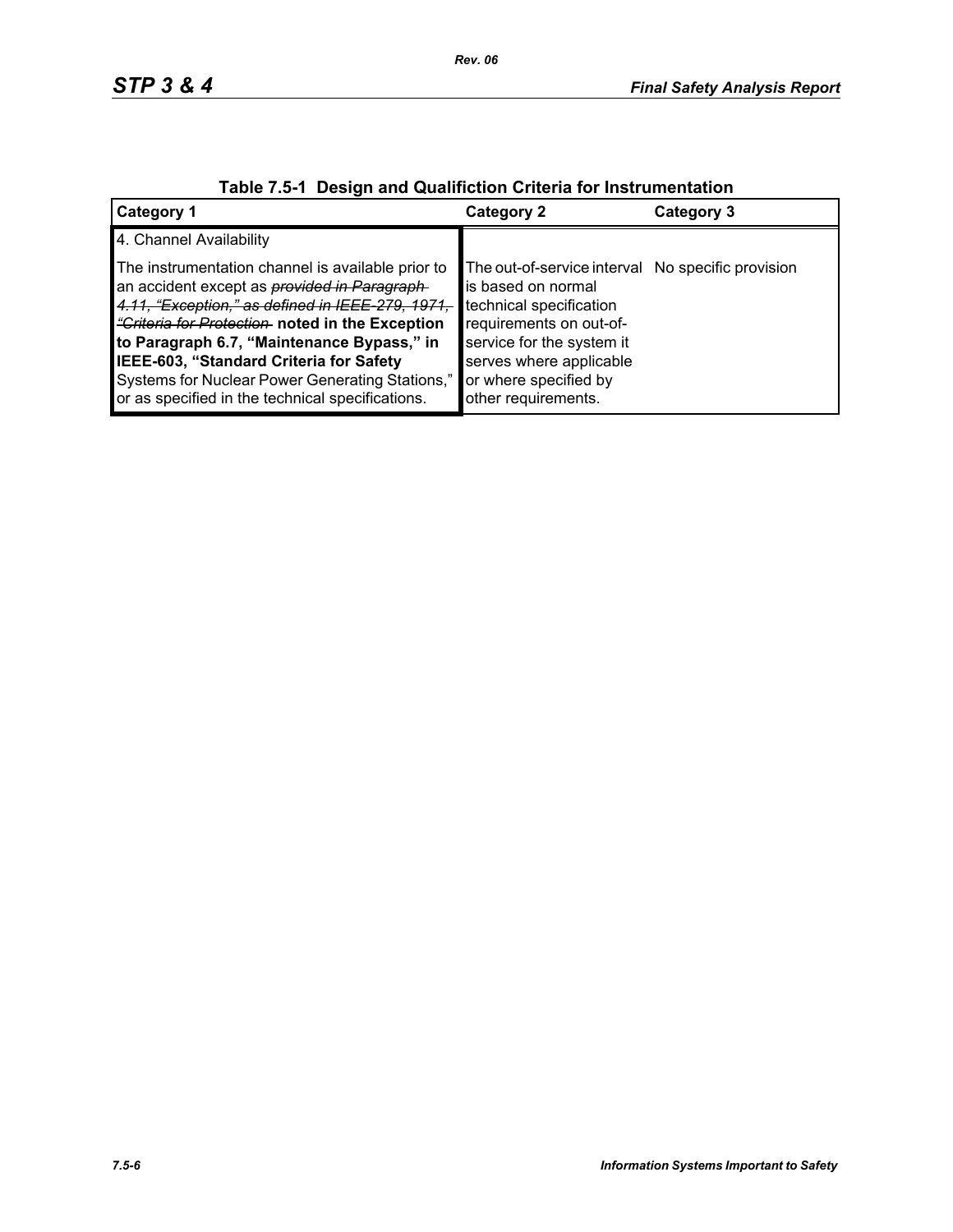|                                                                                                      | Cate-                                                                                                                                          |              |                         |                             |
|------------------------------------------------------------------------------------------------------|------------------------------------------------------------------------------------------------------------------------------------------------|--------------|-------------------------|-----------------------------|
| Variable                                                                                             | <b>Range Required</b>                                                                                                                          | <b>Type</b>  | gory                    | <b>Discussion Section</b>   |
| <b>Drywell Pressure</b>                                                                              | 0.034 MPaG to 0.021<br>MPaG-0.034 MPaG to<br>+0.034 MPaG (narrow<br>range)<br>0-100 0-110% design<br>pressure (wide range)                     | A,B,C,D      | $\mathbf{1}$            | Subsection 7.5.2.1(2)(a)    |
| <b>Containment Area</b><br>Radiation                                                                 | $10^{-2}$ Gy Sv/h to<br>$10^5$ Gy Sv/h                                                                                                         | C, E         | 1                       | Subsection 7.5.2.1(2)(f)    |
| <b>Coolant Radiation</b>                                                                             | 1/2 Tech Spec limit to 100-<br>times Tech Spec limit                                                                                           | C            | $\overline{1}$          | Subsection 7.5.2.1(2)(h)    |
| Drywell/Wetwell Hydrogen<br>Concentration                                                            | 0-30 Volume%                                                                                                                                   | C            | 13                      | Subsection 7.5.2.1(2)(k)    |
| Drywell/Wetwell<br><b>Oxygen Concentration</b>                                                       | 0-10 Volume%                                                                                                                                   | $\mathsf{C}$ | 42                      | Subsection 7.5.2.1(2)(k)    |
| Service Area Radiation<br><b>Exposure Rate</b>                                                       | $10^{-3}$ Gy Sv/h to<br>$10^2$ Gy Sv/h                                                                                                         | E            | 3                       |                             |
| <b>Plant and Environs</b><br>Radiation/Radioactivity<br>(Portable Instruments)                       | 10 <sup>-5</sup> Gy Sv/h to 10 <sup>2</sup> Gy<br>Sv/h photons $10^{-5}$ Gy Sv/h<br>to 10 <sup>2</sup> Gy Sv/h, beta and<br>low energy photons | E            | 3                       | Portable Instruments *      |
| Meteorological Data (Wind<br>Speed, Wind Direction, and<br>Atmospheric Stability)                    | $0-360^\circ$<br>$0 - 22$ $9.8$ m/s<br>-5°C to 10°C                                                                                            | Ė            | 3                       | $\overline{z}$              |
| On Site Analysis Capability<br>(Primary Coolant, Sump<br>and Space Containment Air<br>Grab Sampling) | Refer to Regulatory Guide<br>1.97                                                                                                              | E            | 3                       | $\overline{\phantom{a}}$    |
| Secondary Containment<br>Area Temperature                                                            |                                                                                                                                                | E            | $\overline{2}$          |                             |
| <b>Secondary Containment</b><br>Area Radiation                                                       | $10^{-3}$ Gy Sv/h to<br>$10^2$ Gy Sv/h                                                                                                         | E            | $\overline{2}$          |                             |
| <b>Suppression Chamber</b><br><b>Spray (Wetwell) Flow</b>                                            | 0-110% Design Flow                                                                                                                             | D            | $\overline{\mathbf{2}}$ | <b>Subsection 7.3.1.1.4</b> |

## **Table 7.5-2 ABWR PAM Variable List**

*Rev. 06*

\* *Out of ABWR Standard Plant Scope*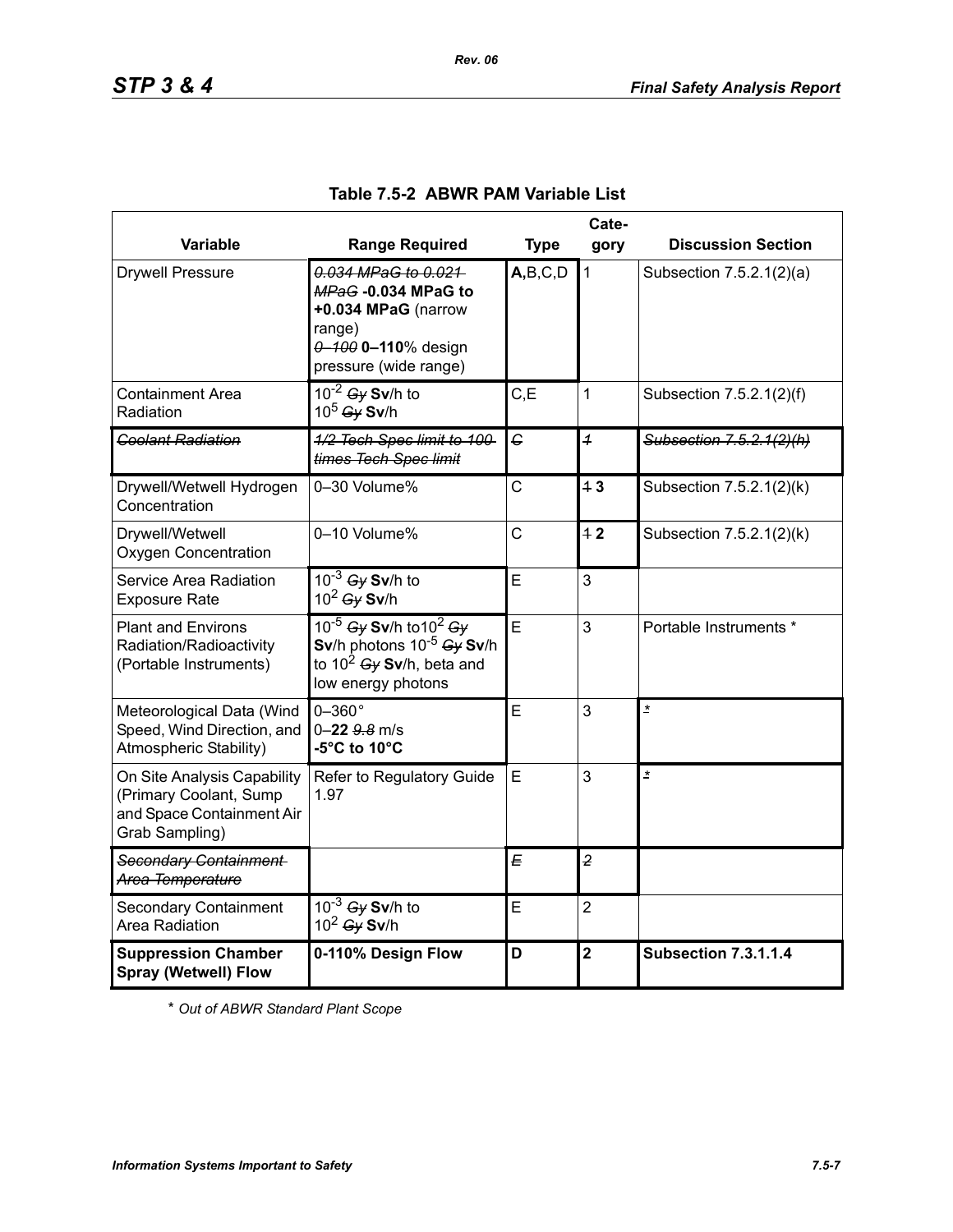## **Table 7.5-3 ABWR Type A Variables**

*Rev. 06*

Suppression Pool Water Temperature

*Wetwell***Drywell** Pressure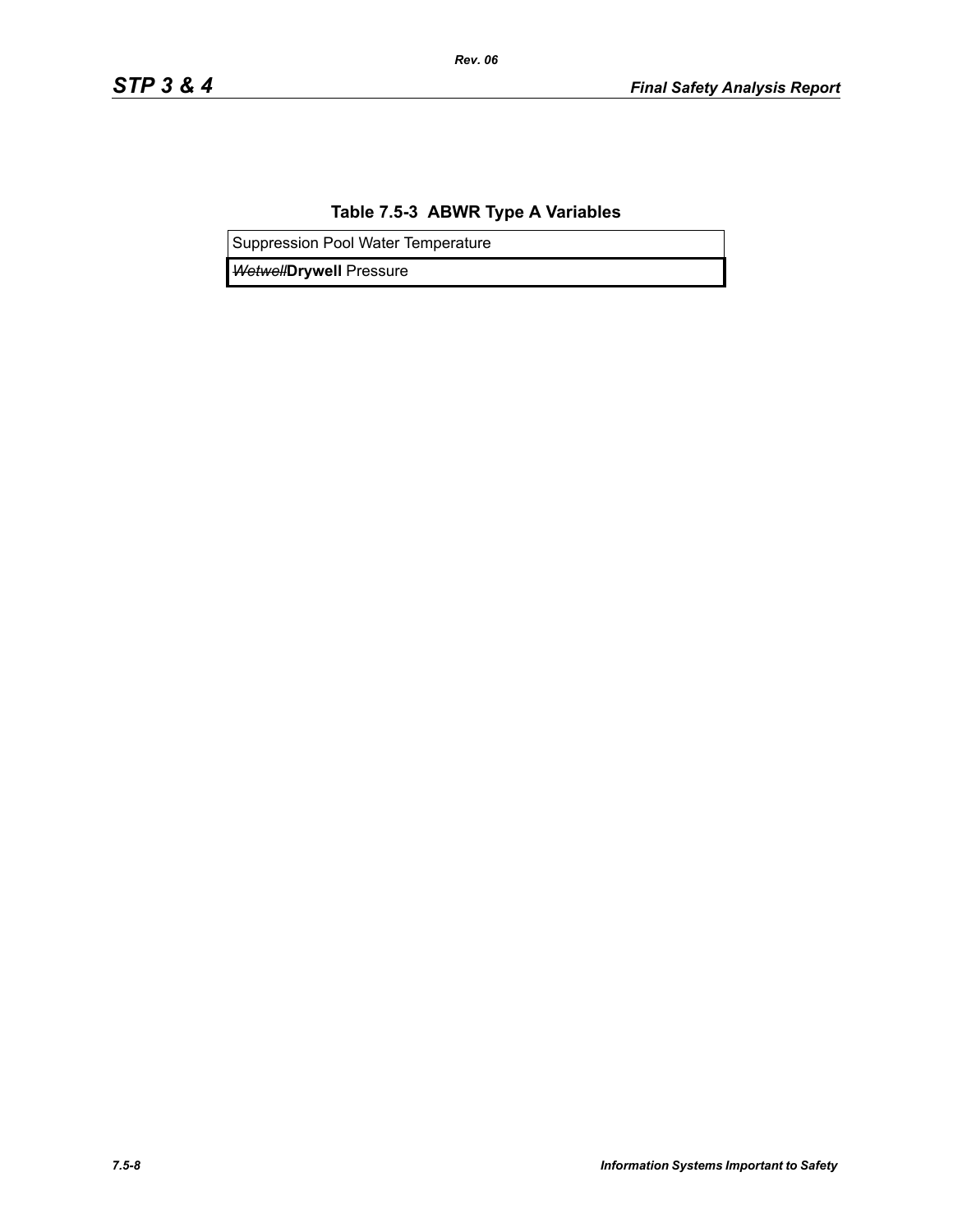| <b>Event Description</b>                                          | <b>NSOA Event</b><br>Figure No. | <b>Tier 2 Section No.</b> | <b>Manual Action</b><br><b>Variables</b>              |
|-------------------------------------------------------------------|---------------------------------|---------------------------|-------------------------------------------------------|
| Manual or Inadvertent SCRAM                                       | $15A.6 - 7$<br>15A-12           | 15A.6.3.3 Event 7         | PRPV, LRPV                                            |
| Loss of Plant Instrument Service Air Systems                      | $45A.6 - 8$<br>15A-13           | 15A.6.3.3 Event 8         | T <sub>SP</sub> , P <sub>RPV</sub> , L <sub>RPV</sub> |
| Recirculation Flow Control Failure-One RIP<br>Runout              | 15A.6-9<br>15A-14               | 15.4.5                    | PRPV, LRPV                                            |
| Recirculation Flow Control Failure-One RIP<br>Runback             | <del>15A.6-10</del><br>15A-15   | 15.3.2                    | PRPV, LRPV                                            |
| Three RIPs Trip                                                   | 15A.6-11<br>15A-16              | 15.3.1                    | PRPV, LRPV                                            |
| All MSIV Closure                                                  | 15A.6-12<br>15A-17              | 15.2.4                    | T <sub>SP</sub> , P <sub>RPV</sub> , L <sub>RPV</sub> |
| One MSIV Closure                                                  | 15A.6-13<br>15A-18              | 15.2.4                    | T <sub>SP</sub> , P <sub>RPV</sub> , L <sub>RPV</sub> |
| Loss of All Feedwater Flow                                        | 15A.6-14<br>15A-19              | 15.2.7                    | PRPV, LRPV                                            |
| Loss of a Feedwater Heater                                        | 15A.6-15<br>15A-20              | 15.1.1                    | $\phi$ , PRPV, LRPV                                   |
| Feedwater Controller Failure-Runout of One<br>Feedwater Pump      | 15A.6-16<br>15A-21              | 15.1.2                    | PRPV, LRPV                                            |
| Pressure Regulator Failure-Opening of One<br><b>Bypass Valve</b>  | $15A.6 - 17$<br>15A-22          | 15.1.3                    | PRPV, LRPV                                            |
| Pressure Regulator Failure-Opening of One<br><b>Control Valve</b> | 15A.6-18<br>15A-23              | 15.2.1                    | PRPV, LRPV                                            |
| Main Turbine Trip with Bypass System Operational                  | 15A.6-19<br>15A-24              | 15.2.3                    | $T_{SP}$ , $P_{RPV}$ ,<br>L <sub>RPV</sub>            |
| Loss of Main Condenser Vacuum                                     | 15A.6-20<br>15A-25              | 15.2.5                    | PRPV, LRPV                                            |
| Generator Load Rejection with Bypass System<br>Operational        | 15A.6-21<br>15A-26              | 15.2.2                    | T <sub>SP</sub> , P <sub>RPV</sub> , L <sub>RPV</sub> |
| Loss of Unit Auxiliary Transformer                                | 15A.6-22<br>15A-27              | 15.2.6                    | T <sub>SP</sub> , P <sub>RPV</sub> , L <sub>RPV</sub> |

|  | <b>Table 7.5-4 Anticipated Operational Transients</b> |  |
|--|-------------------------------------------------------|--|
|  |                                                       |  |

*Rev. 06*

\* See Table 7.5-9 for Definition of symbols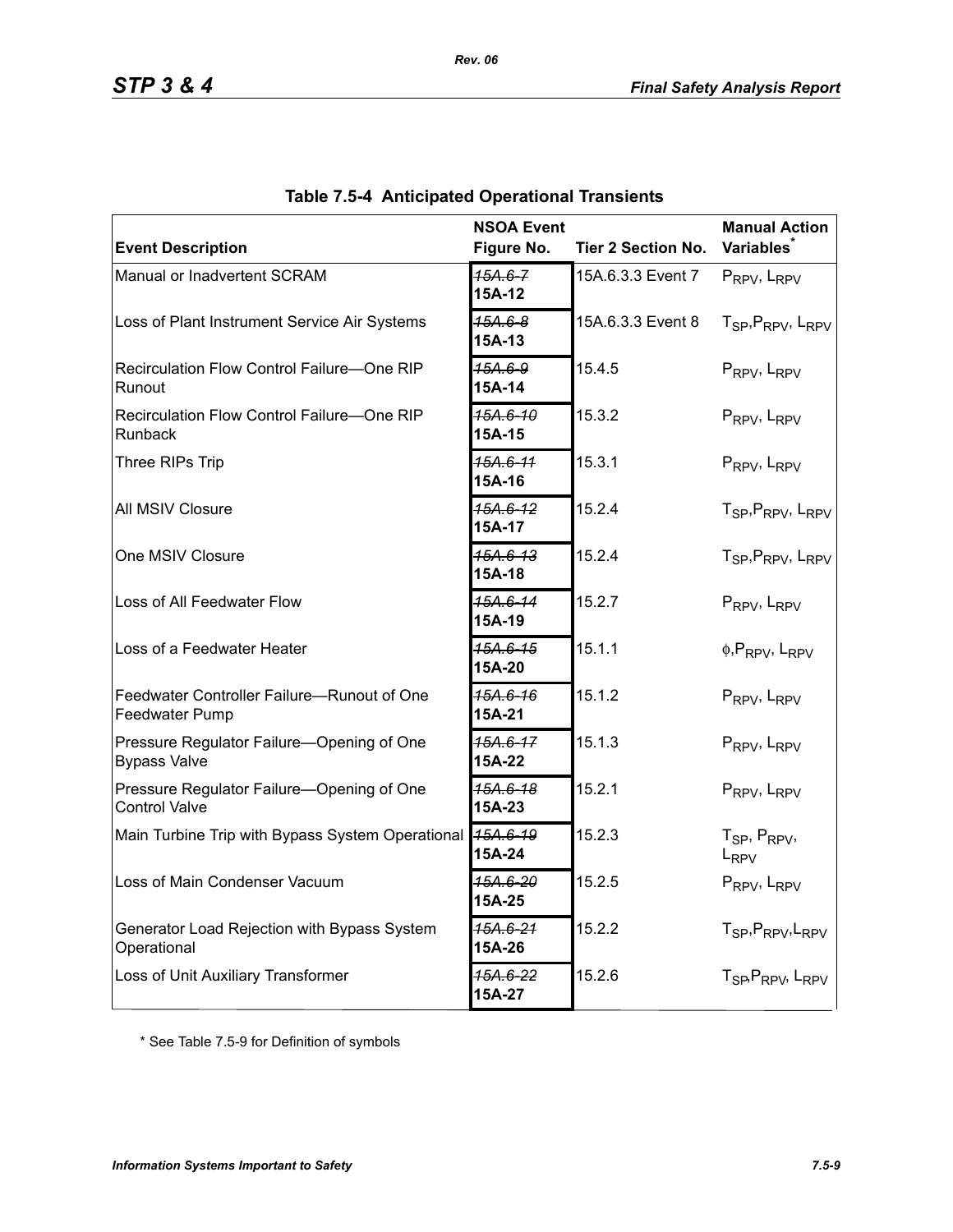| <b>Event Description</b>                                                        | <b>NSOA Event</b><br>Figure No. | Tier 2 Section No. | <b>Manual Action</b><br><b>Variables</b>                                                                       |
|---------------------------------------------------------------------------------|---------------------------------|--------------------|----------------------------------------------------------------------------------------------------------------|
| Inadvertent Startup of HPCF Pump                                                | 15A.6-23<br>15A-28              | 15.5.1             | $\phi$                                                                                                         |
| Main Turbine Trip with One Bypass Valve<br><b>Failure</b>                       | 15А.6-26<br>15A-31              | 15.2.3             | $P_{RPV}$ , $L_{RPV}$                                                                                          |
| Generator Load Rejection with One Bypass<br><b>Valve Failure</b>                | 15A.6-27<br>15A.32              | 15.2.2             | $P_{RPV}$ , $L_{RPV}$                                                                                          |
| Abnormal Startup of the Idle Reactor Internal<br>Pump                           | 15A-45                          | 15.4.4             | PRPV, LRPV                                                                                                     |
| <b>Recirculation Flow Control Failure - All RIPs</b><br>Runout                  | 15A-46                          | 15.4.5             | $\phi$ , L <sub>RPV</sub>                                                                                      |
| <b>Recirculation Flow Control Failure - All RIPs</b><br><b>Runback</b>          | 15A-47                          | 15.3.2             | L <sub>RPV</sub>                                                                                               |
| Feedwater Controller Failure Maximum Demand 15A-51                              |                                 | 15.1.2             | P <sub>RPV</sub> , L <sub>RPV</sub>                                                                            |
| Pressure Regulator Failure - Opening of All<br><b>Bypass and Control Valves</b> | 15A-52                          | 15.1.3             | PRPV <sub>b</sub> L <sub>RPV</sub>                                                                             |
| <b>Main Turbine Trip with Bypass Failure</b>                                    | 15A-55                          | 15.2.3             |                                                                                                                |
| <b>Generator Load Rejection with Bypass Failure</b>                             | 15A-56                          | 15.2.2             | T <sub>SP</sub> , P <sub>RPV</sub> , L <sub>RPV</sub><br>T <sub>SP</sub> , P <sub>RPV</sub> , L <sub>RPV</sub> |

*Rev. 06*

\* See Table 7.5-9 for Definition of symbols